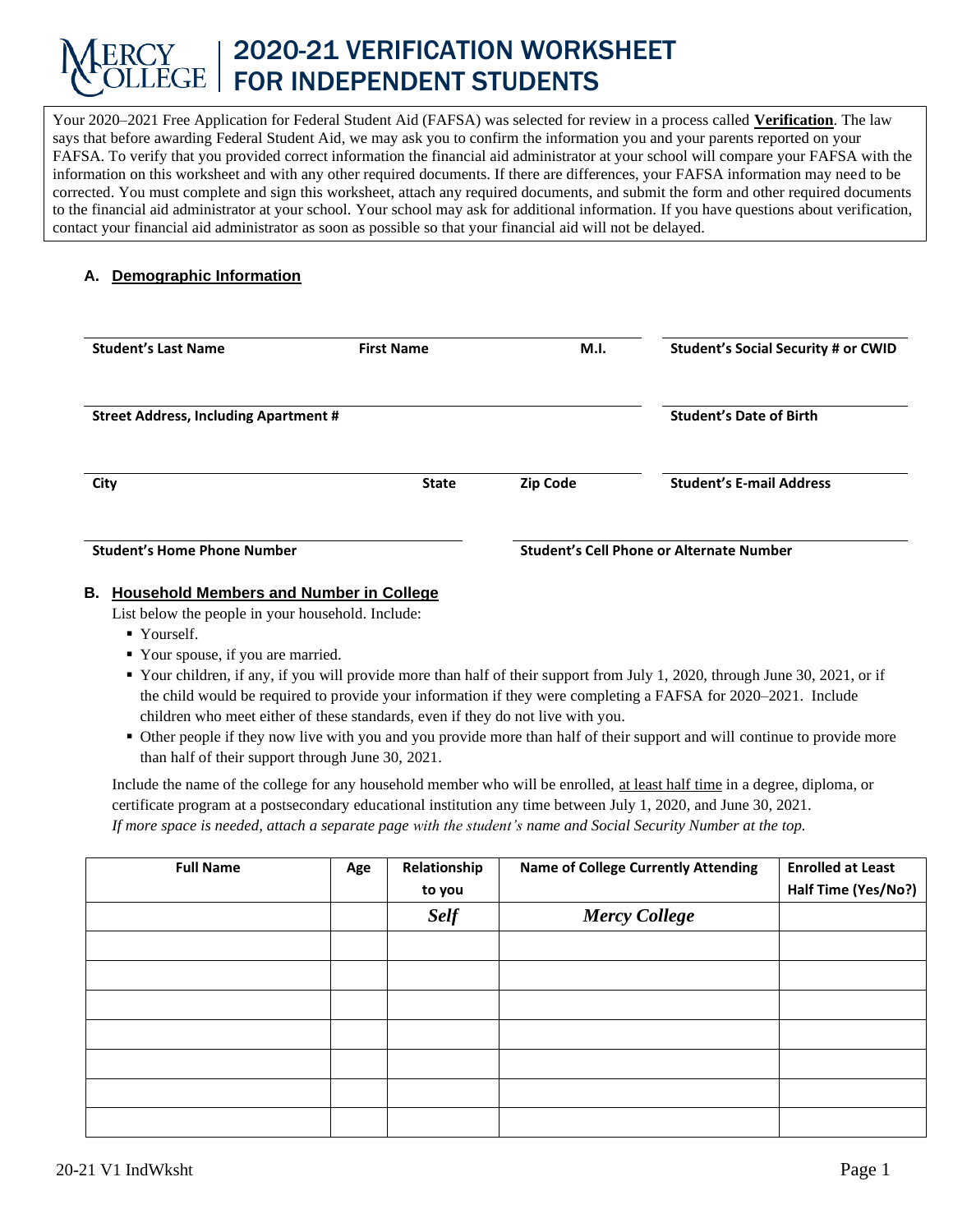## **C. Verification of 2018 IRS Income Tax Information for Student Tax Filers**

1. **TAX RETURN FILERS Important Note:** If the student filed, or will file, an amended 2018 IRS tax return, the student must contact the Office of Enrollment Services at (877) MERCY-GO for additional instructions before completing this section.

**Instructions**: Complete this section if the student and spouse filed or will file a 2018 IRS income tax return(s). *The best way to verify income is by using the IRS Data Retrieval Tool (IRS DRT*) *that is part o*f *FAFSA on the Web at FAFSA.gov.* In most cases, no further documentation is needed to verify 2018 income information that was transferred into the student's FAFSA using the IRS DRT if that information was not changed.

### **Check the box that applies:**

The student has used the IRS DRT in *FAFSA on the Web* to transfer 2018 IRS income tax return information into the student's FAFSA*.* 

The student has not yet used the IRS DRT in *FAFSA on the Web*, but will use the tool to transfer 2018 IRS income tax return information into the student's FAFSA.

The student is unable or chooses not to use the IRS DRT in *FAFSA on the Web*, and instead will provide the institution with a **2018 IRS Tax Return Transcript(s)** or a signed copy of the 2018 income tax return and applicable **schedules**.

A **2018 IRS Tax Return Transcript** may be obtained through:

Get Transcript by Mail – Go to [www.irs.gov,](http://www.irs.gov/) click "Get Your Tax Record." Click "Get Transcript by Mail." Make sure to request the "Return Transcript" and *NOT* the "Account Transcript." The transcript is generally received within 10 business days from the IRS's receipt of the online request.

Get Transcript Online – Go t[o www.irs.gov,](http://www.irs.gov/) click "Get Your Tax Record." Click "Get Transcript Online." Make sure to request the "Return Transcript" and *NOT* the "Account Transcript." To use the Get Transcript Online tool, the user must have (1) access to a valid email address, (2) a text-enabled mobile phone (pay-as-you-go plans cannot be used) in the user's name, and (3) specific financial account numbers (such as a credit card number or an account number for a home mortgage or auto loan). The transcript displays online upon successful completion of the IRS's two-step authentication.

Automated Telephone Request  $-1$ -800-908-9946. Transcript is generally received within 10 business days from the IRS's receipt of the telephone request.

If the student and spouse filed separate 2018 IRS income tax returns, the IRS DRT cannot be used and the **2018 IRS Tax Return Transcript(s) or a signed copy of the 2018 income tax return and applicable schedules** must be provided for each.

*\_\_\_\_* A **2018 IRS Tax Return Transcript or a signed copy of the 2018 income tax return and applicable schedules** is attached.

\_\_\_\_ A **2018 IRS Tax Return Transcript or a signed copy of the 2018 income tax return and applicable schedules** will be provided later.

2. **TAX RETURN NONFILERS** Complete this section if the student will not file and is not required to file a 2018 income tax return with the IRS.

## **Check the box that applies:**

 $\Box$  I, the student (and my spouse if married), was not employed and had no income earned from work in 2018.

 $\Box$  I, the student (and my spouse if married), was employed in 2018 and has listed below the names of all employers, the amount earned from each employer in 2018, and whether an IRS W-2 form is attached. Attach copies of all 2018 IRS W-2 forms issued to you (or your spouse) by employers. *List every employer even if they did not issue an IRS W-2 form. If more space is needed, attach a separate page with the student's name and Social Security Number at the top*.

| <b>Employer's Name</b> | 2018 Amount Earned | IRS W-2 Attached? |
|------------------------|--------------------|-------------------|
|                        |                    |                   |
|                        |                    |                   |
|                        |                    |                   |

You must provide documentation from the IRS or other relevant tax authority dated on or after October 1, 2019 that indicates a 2018 IRS income tax return was not filed with the IRS or other relevant tax authority.

 $\Box$  Check here if confirmation of nonfiling is provided.

 $\Box$  Check here if confirmation of nonfiling will be provided later.